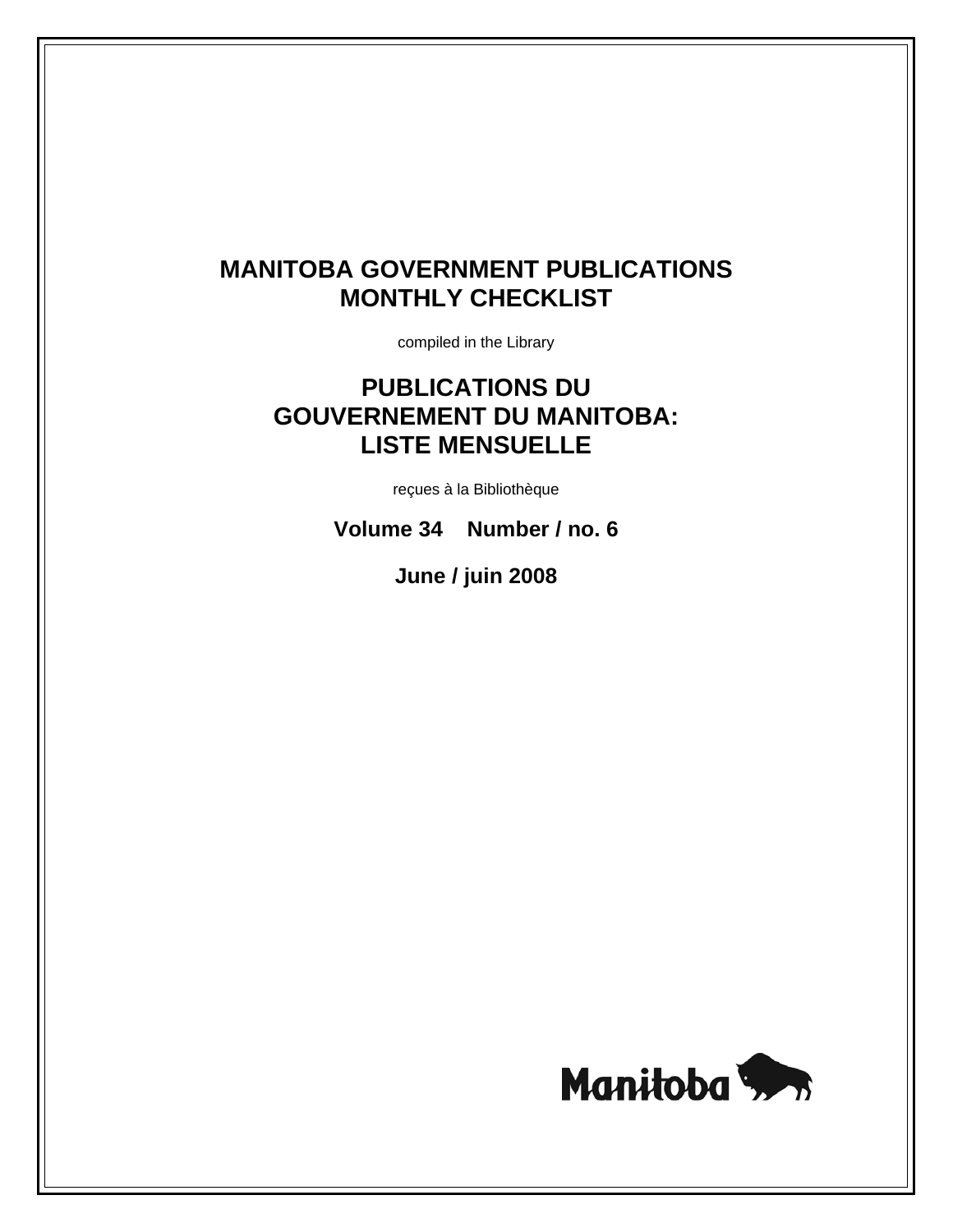## **MANITOBA GOVERNMENT PUBLICATIONS / PUBLICATIONS DU GOUVERNEMENT DU MANITOBA June / Juin 2008**

## *\*\*Monthly Checklist* **URLs**

 If the most current edition of a publication is available on the Internet, a URL is provided in the *Monthly Checklist* for that specific title and edition. Otherwise, the URL links only to the index page of a departmental or agency Web site where previous editions of the publication are found. The user is encouraged to refer back periodically to the index page until the most recent edition is posted there.

## **\*\*Adresses URL dans la** *Liste mensuelle*

Si l'édition la plus récente d'une publication est disponible sur Internet, une adresse URL est fournie dans la *Liste mensuelle* pour le titre et l'édition spécifiques. Dans le cas contraire, l'adresse URL renvoie uniquement à la page d'index d'un ministère ou d'une agence ministérielle où l'on retrouve des éditions antérieures de la publication. L'usager devrait consulter régulièrement la page d'index jusqu'à ce que l'édition la plus récente y soit affichée.

## **OFFICIAL PUBLICATIONS / PUBLICATIONS OFFICIELLES**

\*The Manitoba gazette : part I, proclamations and government notices = Gazette du Manitoba : partie I, proclamations et avis du gouvernement. [No. 1] (1871)- . **CURRENT ED**.: Vol. 137, no. 23-27. (June 7- July 5, 2008).

\*The Manitoba gazette : part II, regulations = Gazette du Manitoba : partie II, règlements. [No. 1] (1871)- .

**CURRENT ED**.: Vol. 137, no. 23-27. (June 7- July 5, 2008). Subscription: \$83.55 part I and part II; \$55.70 part I or part II.

### **Legislative Assembly / Assemblée législative**

Bills = Projets de loi. Winnipeg: Queen's Printer, 19-- (Price: \$150.00 + GST)

# **NEW BILLS**:

42. The appropriation act, 2008 = Loi de 2008 portant affectation de crèdits

43. The loan act, 2008 = Loi d'emprunt de 2008

44. The Budget Implementation and Tax Statutes Amendment Act, 2008 = Loi d'exécution du budget de 2008 et modifiant diverses dispositions législatives en matière de fiscalité.

45. The teachers' pensions amendment act = Loi modifiant la loi sur la pension de retraite de enseiegnants

46. The community revitalization tax increment financing act = Loi sur le financement fiscal de la revitalisation urbaine

200. The Waste Reduction and Prevention Amendment Act = Loi modifiant la Loi sur la réduction du volume et de la production des déchets

206. The Elections Amendment Act = Loi modifiant la Loi électorale 207. The Manitoba Hydro Amendment Act = Loi modifiant la Loi sur l'Hydro-Manitoba

207. The Manitoba Hydro Amendment Act = Loi modifiant la Loi sur l'Hydro-Manitoba 212. The Teachers' Pensions Amendment Act = Loi modifiant la Loi sur la pension de retraite des enseignants

214. The Labour Relations Amendment Act = Loi modifiant la loi sur les relations du travail (renseignements fournis dans la langue des employés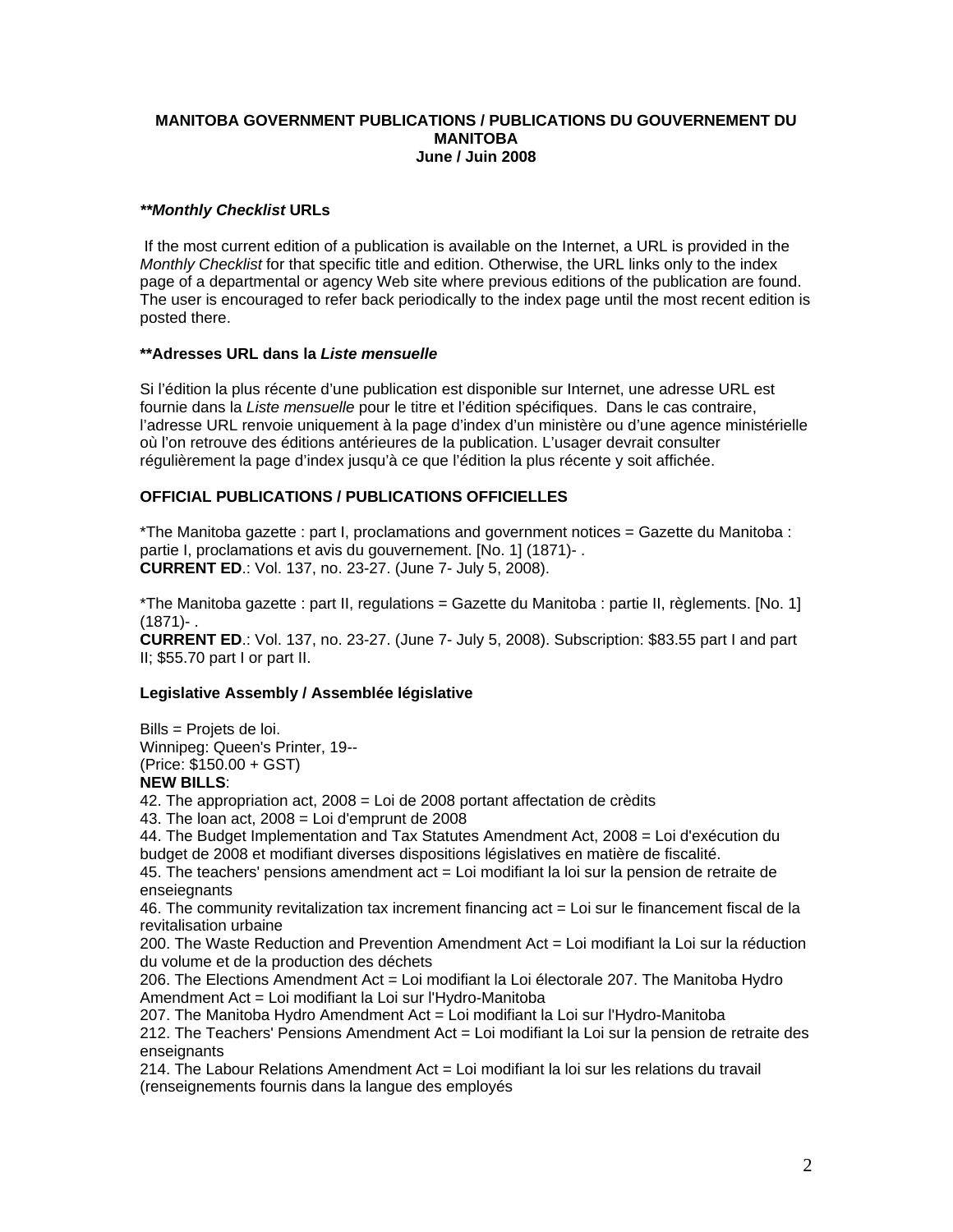215. The Public Schools Amendment Act (Property Development) = Loi modifiant la Loi sur les écoles publiques (mise en valeur d'un bien réel)

216. The Personal Information Protection and Identity Theft Prevention Act = Loi sur la protection des renseignements personnels et la prévention du vol d'identité

217. The Ukrainian Famine and Genocide Memorial Day Act = Loi sur le Jour commémoratif de la famine et du génocide ukrainiens

218. The Public Schools Finance Board Amendment Act = Loi modifiant la Loi sur la commission des finances des écoles publiques

220. The Right to Timely Access to Quality Health Care Act = Loi sur le droit à l'accès à des soins de santé de qualité dans des délais raisonnables

221. The Liquor Control Amendment Act (Liquor Vendor Siting) = Loi modifiant La loi sur la réglementation des alcools (établissement des vendeurs d'alcools)

223. The Non-Smokers Health Protection Amendment Act (Protecting Children From Second-Hand Smoke in Motor Vehicles) = Loi modifiant la Loi sur la protection de la santé des nonfumeurs (protection des enfants contre l'exposition à la fumée secondaire dans les véhicules automobiles)

225. The Highway Traffic Amendment Act (Bicycle Helmets) = Loi modifiant le Code de la route (casques de bicyclettes)

227. The Fetal Alcohol Spectrum Disorder Reporting Act = Loi sur la déclaration obligatoire de l'ensemble des troubles causés par l'alcoolisation fœtale

229. The Manitoba Public Insurance Corporation Amendment Act (Elimination of Benefits for Auto Thieves) = Loi modifiant la Loi sur la Société d'assurance publique du Manitoba

236. The Domestic Violence Death Review Committee Act = Loi sur le comité d'examen des décès liés à la violence familiale

Debates and proceedings: official report (Hansard) / Legislative Assembly of Manitoba. Winnipeg: Legislative Assembly of Manitoba, 1958- **CURRENT ED.:** 53-57b (June 5-12, 2008) (39<sup>th</sup> Legislature,  $2^{nd}$  session) http://www.gov.mb.ca/legislature/hansard/2nd-39th/calendar.html

Order paper and notice paper = Feuilleton et avis. Winnipeg: The Assembly, 19— **CURRENT ED.**: no. 54-57 (June 9-12, 2008) (39<sup>th</sup> Legislature,  $2^{nd}$  session) http://www.gov.mb.ca/legislature/house\_biz/orderpaper.pdf

Votes and proceedings = Procès-verbal Winnipeg: Legislative Assembly of Manitoba, 19-- **CURRENT ED.: NO. 51-57 (June 3-12, 2008) (39<sup>th</sup> Legislature, 2<sup>nd</sup> Session)** http://www.gov.mb.ca/legislature/house\_biz/2nd-39th/2nd-39th.html

### **Standing Committees**

Standing Committee on Agriculture and Food. Winnipeg: Standing Committee on Agriculture and Food, 2006- **CURRENT ED**.: Vol. 60, no. 7. (June 12, 2008) (Not for distribution) http://www.gov.mb.ca/legislature/hansard/4th-38th/indexssc.html

Standing Committee on Justice Winnipeg: Standing Committee on Justice, 2004- **CURRENT ED**.: Vol. 60, no. 3-11 (May 27 – June 5, 2008) (Not for distribution) http://www.gov.mb.ca/legislature/hansard/2nd-39th/committee\_callendar.html

Standing Committee on Social and Economic Development Winnipeg: Standing Committee on Social and Economic Development, 2003. **CURRENT ED**.: Vol. 60 no. 7 (June 9, 2008). (Not for distribution) http://www.gov.mb.ca/legislature/hansard/2nd-39th/committee\_calendar.html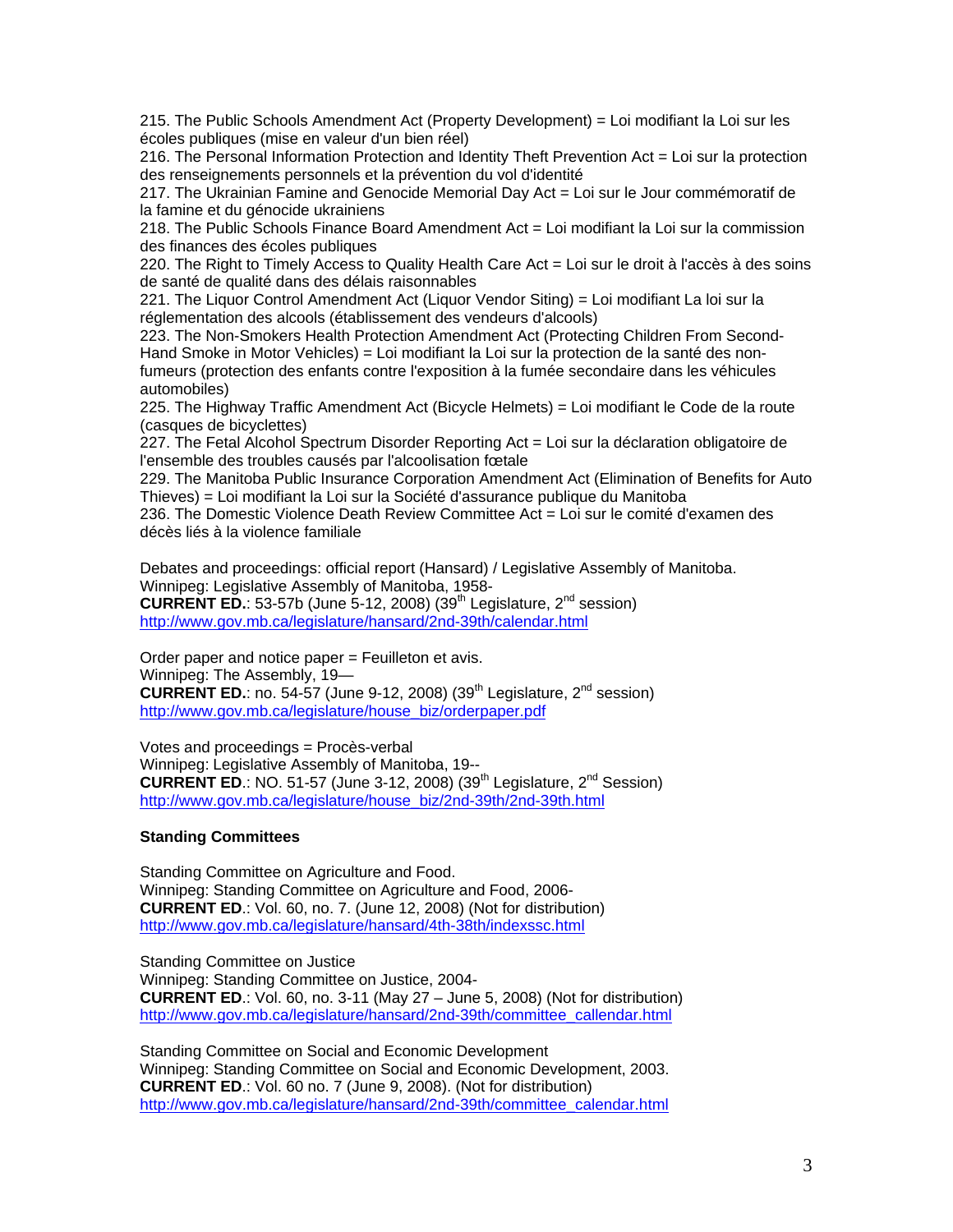## **ABORIGINAL AND NORTHERN AFFAIRS / AFFAIRES AUTOCHTONES ET DU NORD**

#### **Program Planning and Development**

Community contact: for and about local government development. Winnipeg: Manitoba Aboriginal and Northern Affairs, 2001- **CURRENT ED**.: May/June 2008. Frequency: Irregular http://www.gov.mb.ca/ana/news/newsletters/index.html

#### **Knowledge Management**

Agriculture statistics. Winnipeg: Economics Branch, Manitoba Agriculture, 1979- Frequency: Irregular http://www.gov.mb.ca/agriculture/statistics/index.html

Manitoba agriculture statistics. Winnipeg: Program and Policy Analysis Branch, Manitoba Agriculture, 1979- **CURRENT ED**.: 2006. (May, 2008) http://www.gov.mb.ca/agriculture/statistics/aac10s00.html

Soil management guide / Manitoba Agriculture, Food and Rural Initiatives. Winnipeg: Manitoba Agriculture, Food and Rural Initiatives, 2008. 153 p. http://www.gov.mb.ca/agriculture/soilwater/soil/fbe01s01.html

#### **Marketing and Farm Business Management**

The Young farmers newsletter: a growing opportunities initiative. Winnipeg: Manitoba Agriculture, Food and Rural Initiatives, 2005- **CURRENT ED**.: Vol. 7, Spring 2008. http://www.gov.mb.ca/agriculture/financial/youngfarmers/updates.html

Your guide to farmers' markets in Manitoba. Winnipeg: Manitoba Agriculture, Food and Rural Initiatives, 2007- Pamphlet. **CURRENT ED**.: 2008. http://www.gov.mb.ca/agriculture/food/upick/markets.html

#### **APPEAL COMMISSION / COMMISSION D'APPEL**

Appeal Panel public decisions. Winnipeg: Appeal Commission, 1993- **CURRENT ED**.: no. 1/08-50/08 (Not for distribution) http://appeal.mb.ca/public\_decisions.asp

### **CONSERVATION**

### **Clean Environment Commission**

Annual report, Manitoba Clean Environment Commission. Winnipeg: Clean Environment Commission, 1969- **CURRENT ED**.: 2007/08. (S.P. no. 58, 1st session, 39th Legislature) http://www.cecmanitoba.ca/File/Annual%20Reports/Annual%20report%202006- 2007%20cover%208%205x11.pdf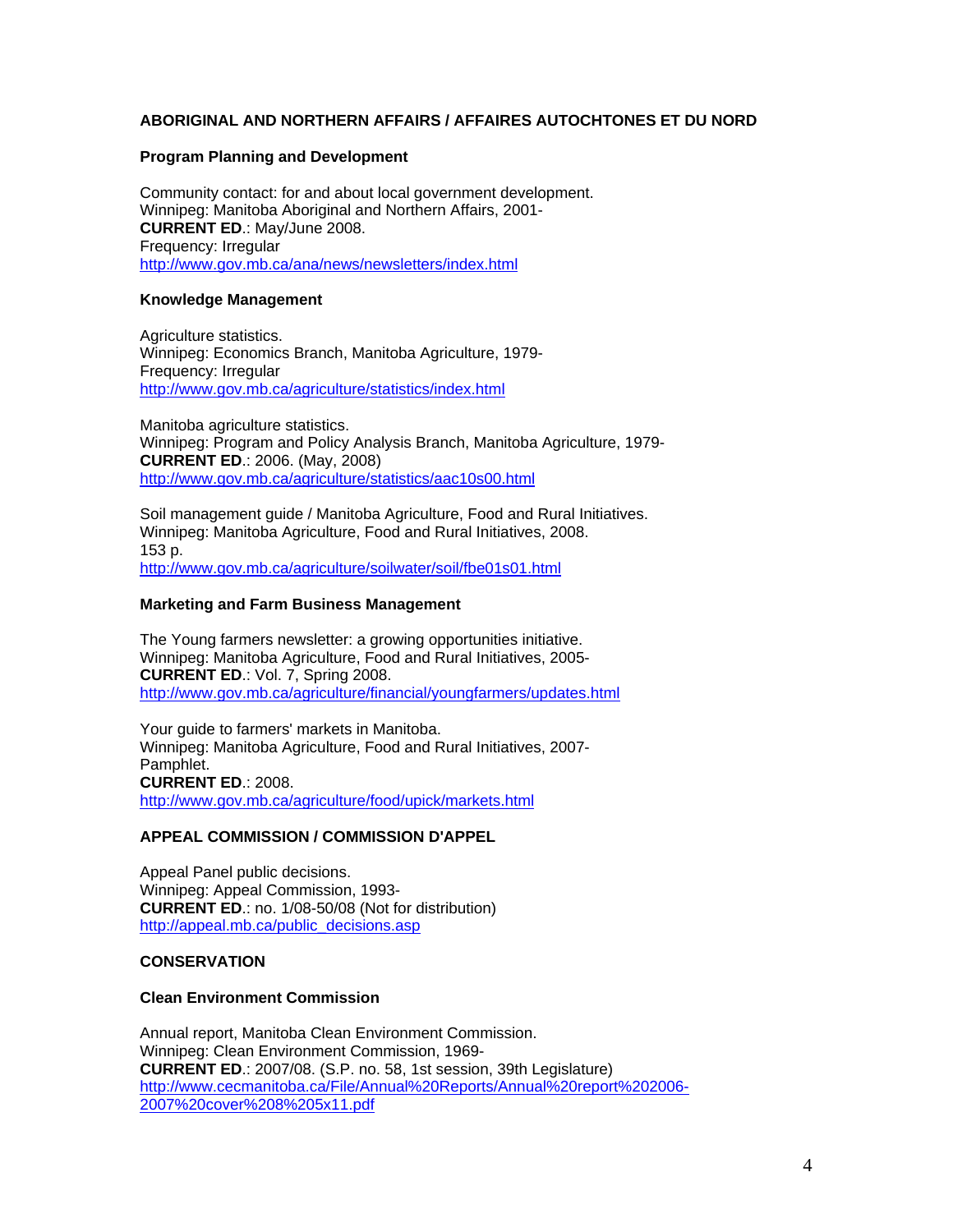## **Climate Change**

Beyond Kyoto, Manitoba's green future: Next steps 2008 action on climate change. Winnipeg: Manitoba Science, Technology, Energy and Mines, Climate and Green Initatives Branch, 2008. 57 pages http://www.gov.mb.ca/beyond\_kyoto/index.html

## **Environmental Stewardship**

Environmental protection plan (aski ketapahchikewe othaschikekwin) & field guide / Wuskwatim Power Limited Project. Winnipeg: Wuskwatim Power Limited Partnership, 2007. 98 pages Environment registry file; no. 4724.00

Guidelines for the storage of scrap tires in Manitoba / C. Conyette, P. Eng. Environmental Approvals Branch, Environmental Management Division. Winnipeg: Manitoba Environment, 1994. 14 pages http://www.tirestewardshipmb.ca/cim/dbf/guidelines.pdf

Manure storage facility permits - 2008. Winnipeg: Manitoba Conservation, Environmental Stewardship Division, Environmental Assessment and Licensing Branch, 2008. Environment registry file; 5292.10

A technical review report prepared for Municipality of Hanover: Skyline Dairy Ltd., SW 30-05-05E. Winnipeg: Eastern Regional Technical Review Committee, 2008. Environment registry file; 5351.00

Wuskwatim Generation Project : Environment Act Licence No. 2699 / Wuskwatim Power Limited Partnership. Winnipeg: Wuskwatim Power Limited Partnership, 2006. 1 CD-ROM Not for distribution, for information purposes only.

Wuskwatim transmission project Wuskwatim to Herblet Lake 230kV transmission lines environmental protection plan: Part A. Winnipeg: Wuskwatim Power Limited Partnership, 2007. Maps Environment registry file; no. 4724.00

### **CULTURE, HERITAGE, TOURISM AND SPORT / CULTURE, PATRIMOINE, TOURISME ET SPORT**

### **Film Classification Board**

Monthly report ... Winnipeg: Film Classification Board,1983- **CURRENT ED**.: June 2008.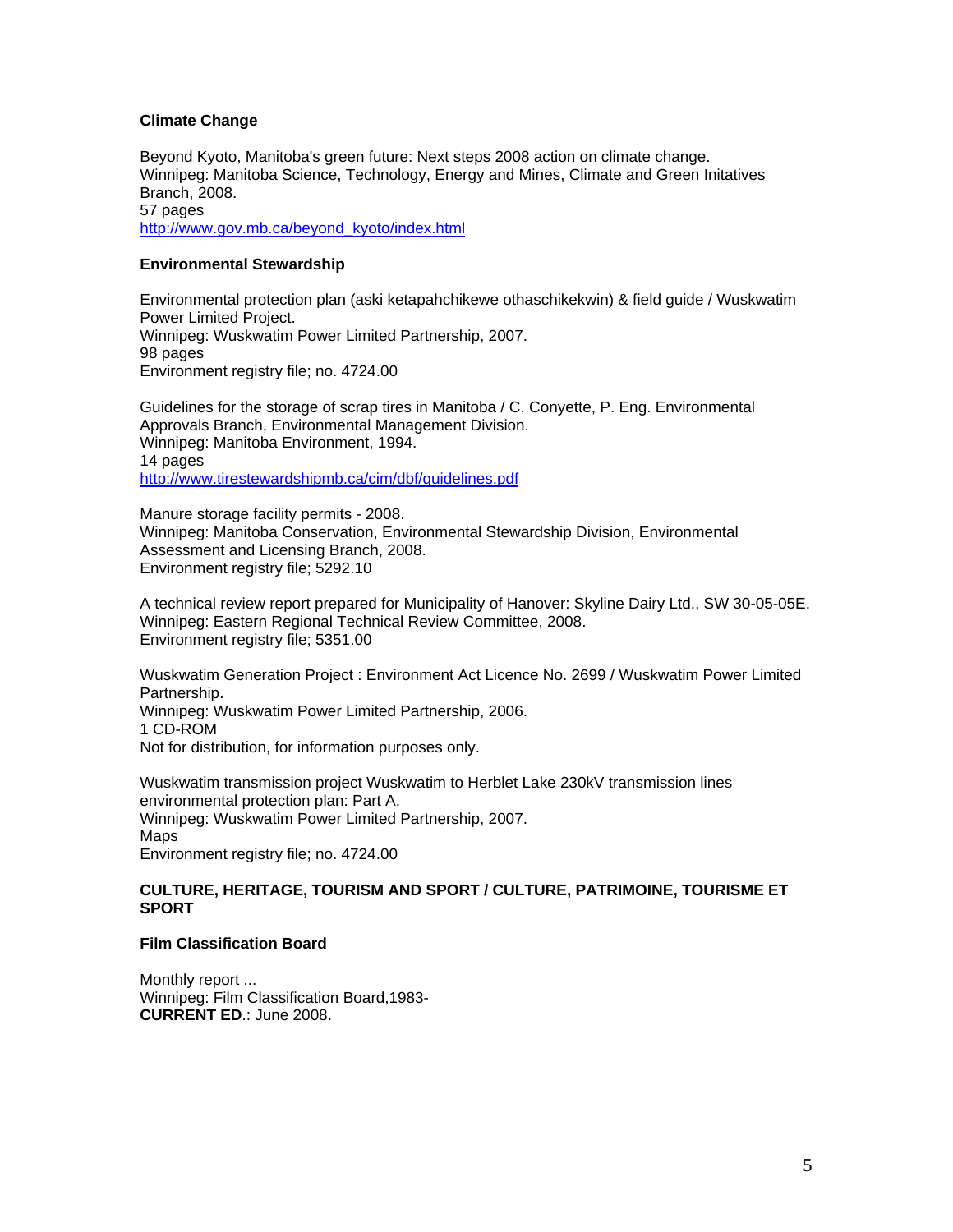## **EDUCATION, CITIZENSHIP AND YOUTH / ÉDUCATION, CITOYENNETÉ ET JEUNESSE**

## **School Programs Division**

A teaching guide to accompany the music CD, Remember. Winnipeg: Manitoba Education, Citizenship and Youth, School Programs Division, 2005. 1 brochure (15 pages) Also published in French under title: Guide pédagogique accompagnant le disque Remember. http://www.bced.gov.bc.ca/resourcedocs/remembercd/remember\_guide.pdf

Guide pédagogique accompagnant le disque Remember. Winnipeg: Manitoba Education, Citizenship and Youth, School Programs Division, 2005. 1 brochure (15 pages) Aussie publié en anglais sous le titre: A teaching guide to accompany the music CD, Remember. http://www.bced.gov.bc.ca/resourcedocs/remembercd/remember\_guide\_fr.pdf

Reading and writing in action. Winnipeg: Manitoba Education, Citizenship and Youth, School Programs Division; 2006. 24 pages

## **Schools' Finance Branch**

Enrolment and transported pupils report. Winnipeg: Manitoba Dept. of Education, Finance Branch, 1983- Also published in French under title: Rapport des effectifs scolaires et des élèves transportés. **CURRENT ED**.: Sept. 30, 2007. http://www.edu.gov.mb.ca/k12/finance/sch\_enrol/enrolment\_2007.pdf

Rapport des effectifs scolaires et des élèves transportés. Winnipeg : Éducation et formation professionnelle Manitoba, Directions des finances des écoles, 1996- Aussi publié en anglais sous le titre: Enrolment report. **ÉD. RÉCENTE**: 30 septembre 2007 http://www.edu.gov.mb.ca/k12/finance/sch\_enrol/enrolment\_2007.pdf

## **FINANCE / FINANCES**

## **Civil Service Superannuation Board**

Annual report, Manitoba Civil Service Superannuation Board. Winnipeg: Civil Service Superannuation Board, 1940- **CURRENT ED**.: 2007. http://www.cssb.mb.ca/pdf/artm2007.pdf

### **Residential Tenancies Branch / Direction de la location à usage d'habitation**

Open doors: a publication of the Residential Tenancies Branch. Winnipeg: Manitoba Finance, Residential Tenancies Branch, 2004- Also published in French under title: Portes ouvertes. **CURRENT ED**.: Issue 12, June 2008. Frequency: Quarterly http://www.gov.mb.ca/finance/cca/rtb/rtbnewsletters/list\_opendoors.html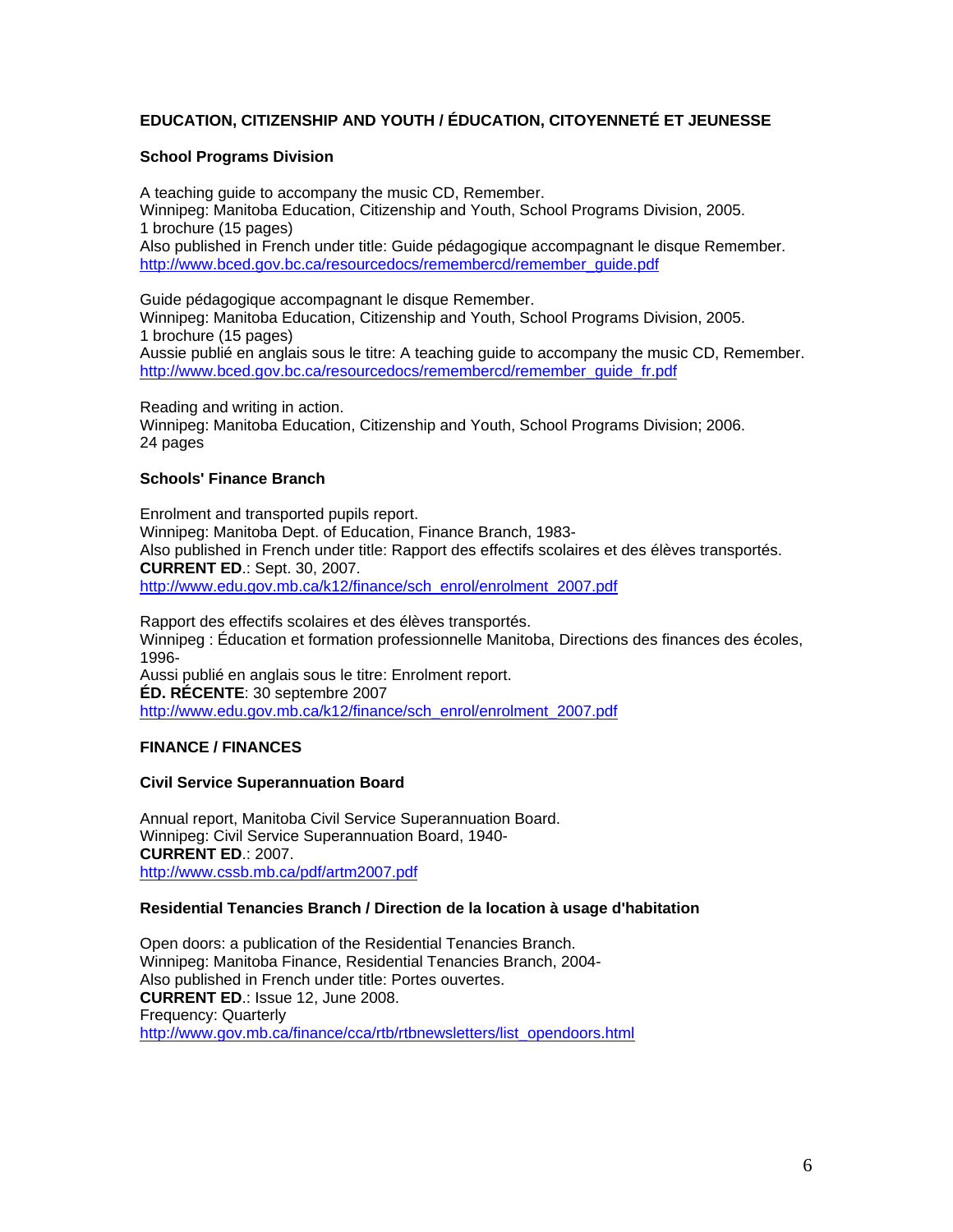Portes ouvertes: une publication de la Direction de la location à usage d'habitation. Winnipeg: Finances Manitoba, Direction de la location à usage d'habitation, 2004- Aussi publié en anglais sous le titre: Open doors. **ÉD. RÉCENTE**: no. 12, juin 2008. Fréquence : Trimestrial http://www.gov.mb.ca/finance/cca/rtb/rtbnewsletters/opendoors\_june08\_issue12.fr.pdf

# **HEALTH AND HEALTHY LIVING** / **SANTÉ ET VIE SAINE**

## **Winnipeg Regional Health Authority / Office régional de la santé de Winnipeg**

Aspire! = Visez l'excellence! Winnipeg: Winnipeg Regional Health Authority, 2003- **CURRENT ED**.: Summer 2008. Frequency: Quarterly http://www.wrha.mb.ca/media/aspire.php

### **INTERGOVERNMENTAL AFFAIRS / AFFAIRES INTERGOUVERNEMENTALES**

### **Municipal Board**

Annual report, Manitoba Municipal Board. Winnipeg: The Board, 1960- **CURRENT ED**.: 2007. (I.P. no. 5, 1st session, 39th Legislature) http://www.gov.mb.ca/municipalboard/pdfs/an2005.pdf

## **JUSTICE**

Commission of Inquiry into Certain Aspects of the Trial and Conviction of James Driskell (Man.): Transcripts of proceedings [computer file]. Winnipeg: Dept. of Justice, 2008. 1 CD-ROM http://www.reidreporting.com/driskell.html

## **Courts Division**

The Provincial Court of Manitoba, annual report. Winnipeg: Manitoba Justice, 2003- **CURRENT ED**.: 2006-07. (S.P. no. 62, 39th Legislature, 2nd Session, 2007-08) http://www.manitobacourts.mb.ca/pdf/annual\_report\_2003\_2004.pdf

### **Law Reform Commission**

Annual report, Manitoba Law Reform Commission. Winnipeg: Manitoba Law Reform Commission, 1973- **CURRENT ED**.: 2007/08. http://www.gov.mb.ca/justice/mlrc/reports/2006-2007annual\_report.pdf

### **Manitoba Human Rights Commission / Commission des droits de la personne du Manitoba**

MHR connections. Winnipeg: Manitoba Human Rights Commission, 2001- Also published in French under title: Connexions. **CURRENT ED**.: Vol. 8 no. 6 (May 2008). Frequency: Monthly http://www.gov.mb.ca/hrc/english/publications/newsletter/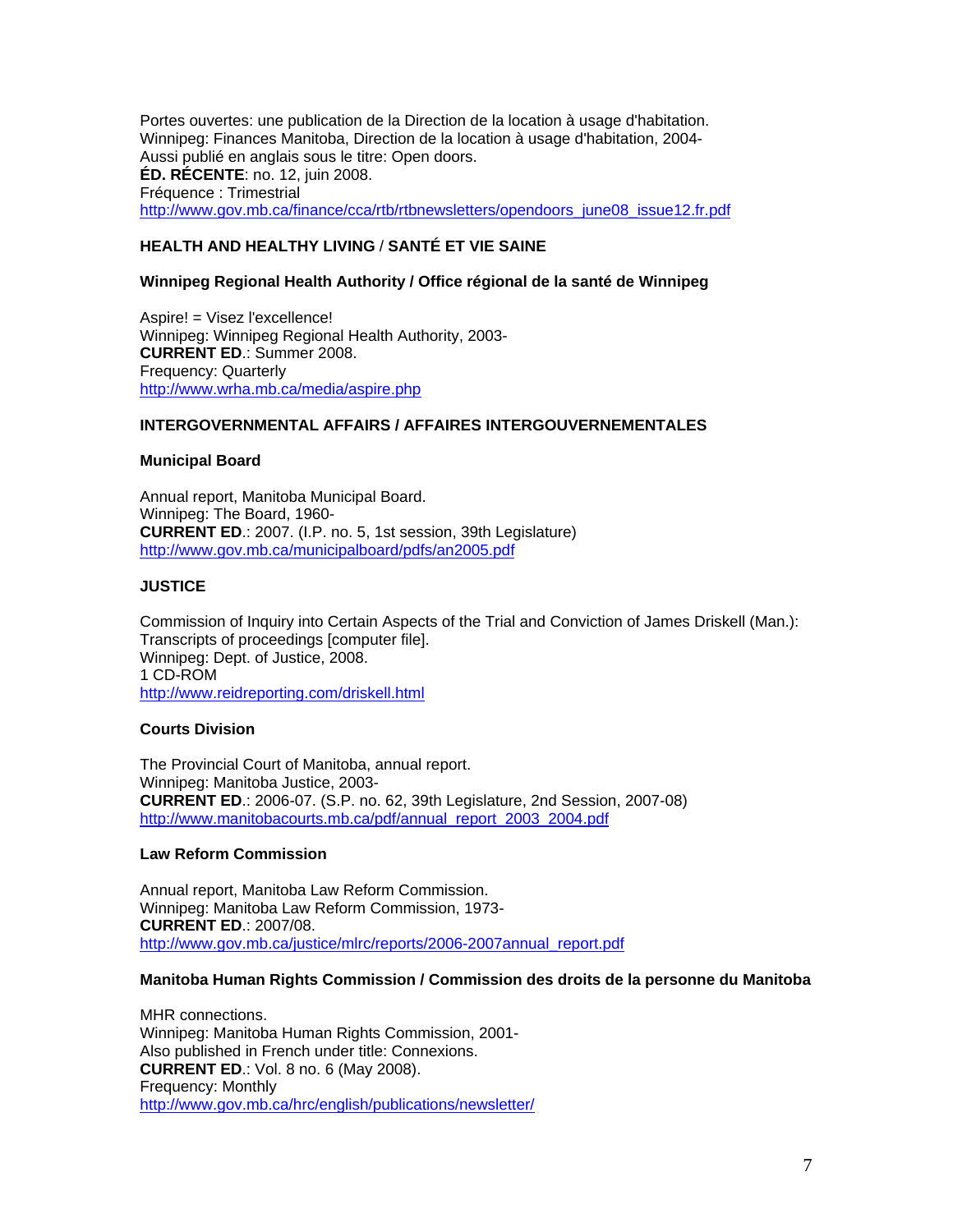The rights of youth: criminal justice / Manitoba Human Rights Commission. Winnipeg: Manitoba Human Rights Commission, 2007. 4 pages Also available in French under title: Les droits des jeunes: la justice criminelle.

http://www.gov.mb.ca/hrc/english/docs/ycja.pdf

Les droits des jeunes: la justice criminelle / Manitoba Human Rights Commission. Winnipeg: Manitoba Human Rights Commission, 2006. 4 pages Aussi publié en anglais sous: The rights of youth: criminal justice.

http://www.gov.mb.ca/hrc/francais/adolescents/justice.pdf

The rights of youth: adoption / Manitoba Human Rights Commission. Winnipeg: Manitoba Human Rights Commission, 2007. 4 pages Also available in French under title: Les droits des jeunes: les questions de familie. http://www.gov.mb.ca/hrc/english/docs/adoption.pdf

Les droits des jeunes: l'adoption / Manitoba Human Rights Commission. Winnipeg: Manitoba Human Rights Commission, 2007. 4 pages Aussi publié en anglais sous: The rights of youth: adoption.

http://www.gov.mb.ca/hrc/francais/adolescents/adoption.pdf

The rights of youth: neglect and abuse / Manitoba Human Rights Commission. Winnipeg: Manitoba Human Rights Commission, 2007. 4 pages Also available in French under title: Les droits des jeunes: la néglience et la maltraitance.

http://www.gov.mb.ca/hrc/english/docs/neglect\_abuse.pdf

The rights of youth: human rights / Manitoba Human Rights Commission. Winnipeg: Manitoba Human Rights Commission, 2007. 4 pages

Also available in French under title: Les droits des jeunes: découlent des droits de la personne. http://www.gov.mb.ca/hrc/english/docs/human\_rights.pdf

Les droits des jeunes: décolent des droits de la personne / Manitoba Human Rights Commission. Winnipeg: Manitoba Human Rights Commission, 2005. 4 pages

Aussi publié en anglais sous: The rights of youth: human rights. http://www.gov.mb.ca/hrc/francais/adolescents/personne.pdf

The rights of youth: family matters / Manitoba Human Rights Commission. Winnipeg: Manitoba Human Rights Commission, 2007.

4 pages

Also available in French under title: Les droits des jeunes: les questions de famille. http://www.gov.mb.ca/hrc/english/docs/family\_matters.pdf

Les droits des jeunes: les questions du famille / Manitoba Human Rights Commission. Winnipeg: Manitoba Human Rights Commission, 2007. 4 pages Aussi publié en anglais sous: The rights of youth: family matters.

http://www.gov.mb.ca/hrc/francais/adolescents/questions\_de\_famille.pdf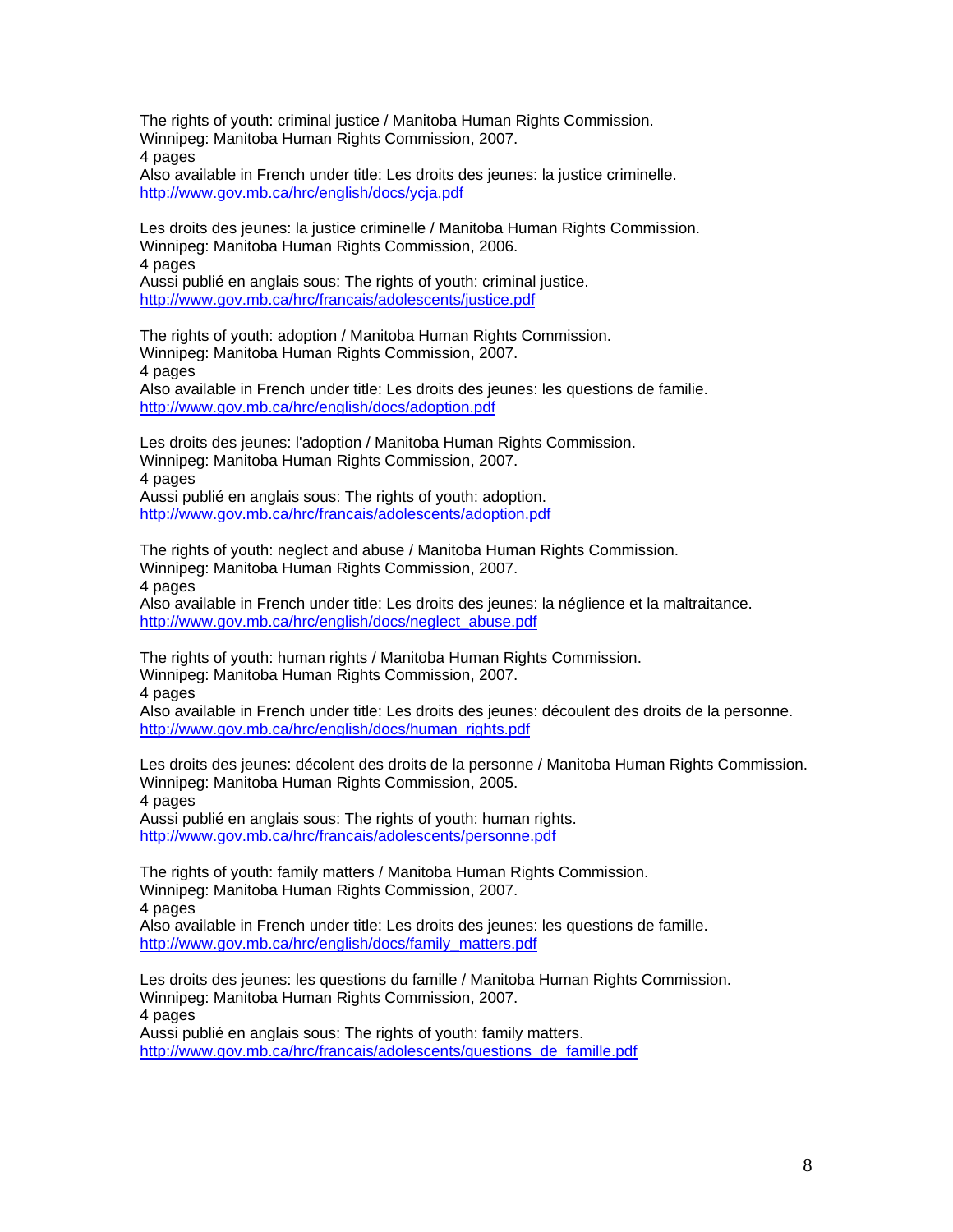The rights of youth: youth in care / Manitoba Human Rights Commission. Winnipeg: Manitoba Human Rights Commission,2007. 4 pages

http://www.gov.mb.ca/hrc/english/docs/youth\_in\_care.pdf

The rights of youth: you and school / Manitoba Human Rights Commission. Winnipeg: Manitoba Human Rights Commission, 2007. 4 pages Also available in French under title: Les droits des jeunes á l'école. http://www.gov.mb.ca/hrc/english/docs/you\_and\_school.pdf

Les droits des jeunes: á l'école / Manitoba Human Rights Commission. Winnipeg: Manitoba Human Rights Commission, 2005. 4 pages Aussi publié en anglais sous: The rights of youth: you and school. http://www.gov.mb.ca/hrc/francais/adolescents/ecole.pdf

The rights of youth: on the job / Manitoba Human Rights Commission. Winnipeg: Manitoba Human Rights Commission, 2007. 4 pages Also available in French under title: Les droits des jeunes au travail. http://www.gov.mb.ca/hrc/english/docs/on\_the\_job.pdf

Les droits des jeunes au travail / Manitoba Human Rights Commission. Winnipeg: Manitoba Human Rights Commission, 2005. 4 pages Aussi publié en anglais sous: The rights of youth: on the job.

### **Manitoba Law Foundation**

Annual report, Manitoba Law Foundation = Rapport annuel, La Fondation Manitobaine du droit. Winnipeg: Manitoba Law Foundation, 1987- **CURRENT ED**.: 2006/07 (39th Legislature, 2nd Session, 2007/08 S.P. no. 61)

## **Public Safety**

Project gang-proof: warning signs and prevention tips for parents and families / Manitoba Justice. Winnipeg: Manitoba Justice, 2008. 4 pages http://www.gov.mb.ca/justice/safe/gangproof/factsheet.pdf

Project gang-proof: street gang awareness for families and communities / Manitoba Justice. 3rd edition Winnipeg: Manitoba Justice, 2007. 96 pages http://www.gov.mb.ca/justice/safe/gangproof/ganghandbook.pdf

## **MANITOBA BUREAU OF STATISTICS / BUREAU DE STATISTIQUES DU MANITOBA**

Labour force statistics report. Winnipeg: Manitoba Bureau of Statistics,1987- Frequency: Monthly **CURRENT ED**.: June 2008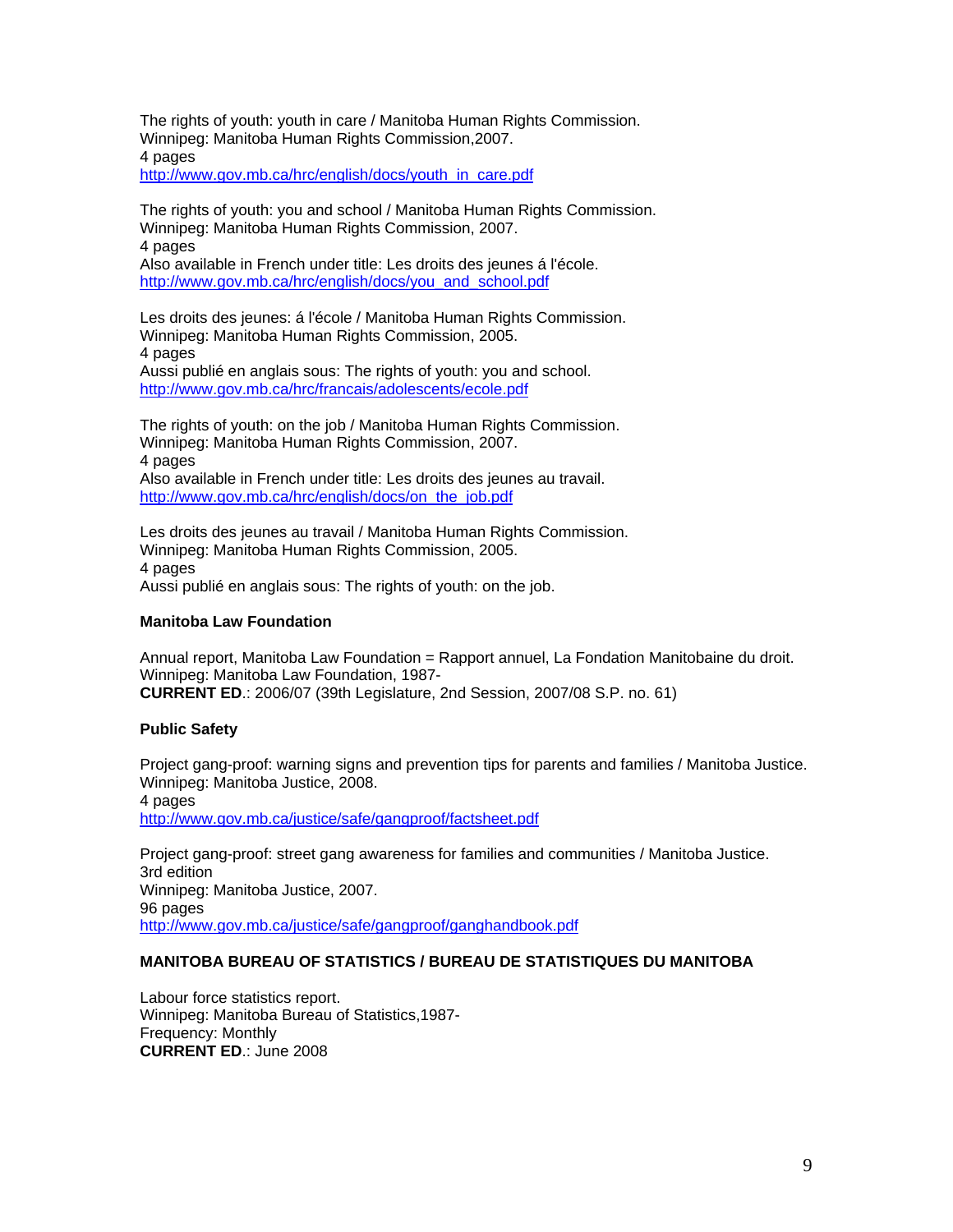Summary of current economic indicators. Winnipeg: Manitoba Bureau of Statistics,1987- Frequency: Monthly **CURRENT ED**.: June 2008.

Consumer price index report. Winnipeg: Manitoba Bureau of Statistics,1987- Frequency: Monthly **CURRENT ED**.: May 2008.

## **MANITOBA HYDRO**

Energy matters: electricity and natural gas news for Manitoba Hydro customers. Winnipeg: Manitoba Hydro, [2001]- Also published in French under title: info-énergie : information sur l'électricité et la gaz naturel pour les abonnés de Manitoba Hydro. **CURRENT ED**.: Vol. 8, no. 7 (July 2008) Frequency: Monthly http://www.hydro.mb.ca/news/energy\_matters/issues.shtml

# **MANITOBA LIQUOR CONTROL COMMISSION / SOCIÉTÉ DES ALCOOLS DU MANITOBA**

Statement of compensation of \$50,000 and over paid to board members, officers and employees Winnipeg: Manitoba Liquor Control Commission, 1997- **CURRENT ED**.: 2007. (Not for distribution, for information purposes only)

### **MANITOBA PUBLIC INSURANCE CORPORATION / SOCIÉTÉ D'ASSURANCE PUBLIQUE DU MANITOBA**

Annual report, Manitoba Public Insurance Corporation. Winnipeg: The Corporation, 1972- **CURRENT ED**.: 2007/08 (S.P. no. 65, 39th Legislature, 2nd Session, 2007) http://www.mpi.mb.ca/PDFs/MPI2007AnnualReport.pdf

### **OMBUDSMAN**

Manitoba Ombudsnews. Winnipeg: Ombudsman Manitoba, 2006- **CURRENT ED**.: Newsletter 6 (Spring 2008) Frequency: Quarterly http://www.ombudsman.mb.ca/oreports.htm

Report on the licensing and enforcement practices of Manitoba water stewardship. Winnipeg: Ombudsman Manitoba, 2008. 96 pages (S.P. no. 26, 2nd Session, 39th Legislature, 2007-2008) http://www.ombudsman.mb.ca/pdf/MB%20Water%20Stewardship%20Report%20on%20Licensin g%20and%20Enforcement%20Practices%20April%2030%202008.pdf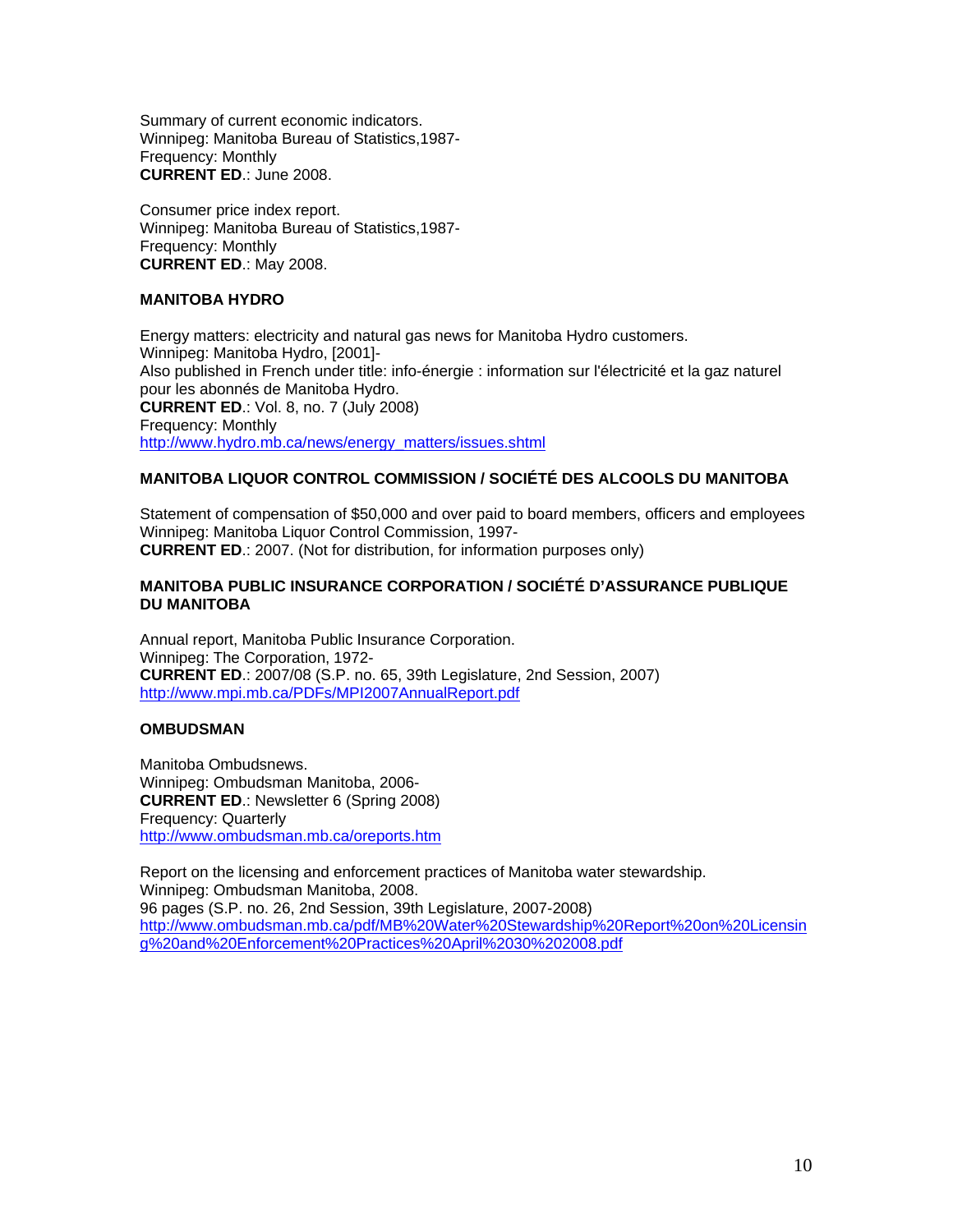## **SCIENCE, TECHNOLOGY, ENERGY AND MINES** / **SCIENCES, TECHNOLOGIE, ÉNERGIE ET MINES**

## **Geological Survey**

Bedrock geology of the Gull Rapids area, Manitoba: (parts of NTS 54D6) [computer file] / by C. O. Böhm, M.S. Bowerman and M.W. Downey.

Winnipeg: Manitoba Science, Technology, Energy and Mines, Manitoba Geological Survey, 2006. 1 DVD

Open file report Manitoba. Science, Technology, Energy and Mines. Manitoba Geological Survey; no. OF2006-32

Cost: \$10.00 Available from: Marketing Branch, Publication Sales, 1395 Ellice Avenue, Suite 360, Winnipeg, Manitoba, R3G 3P2. Tel. (204) 945-4154; 1-800223-5215; Fax (204) 945-8427.

Geological Survey

Winnipeg: Manitoba Science, Technology, Energy and Mines, Manitoba Geological Survey, 2006. 1 DVD

Open file report Manitoba. Industry, Economic Development and Mines; no. OF2006-31 \$10.00 Available from: Marketing Branch, Publication Sales, 1395 Ellice Avenue, Suite 360, Winnipeg, Manitoba, R3G 3P2. Tel. (204) 945-4154; 1-800223-5215; Fax (204) 945-8427.

GIS compilation of geology and tectonostratigraphic assemblages: Western Uchi Subprovince, Western Superior Province, Ontario and Manitoba [computer file] / by D. R. Lemkow [et al.]. Winnipeg: Manitoba Industry, Economic Development and Mines, Manitoba Geological Survey, 2006.

1 DVD

Open file report Manitoba. Industry, Economic Development and Mines; no. OF2006-30

Open file reports OF2006-2 to -29: Wuskwatim Lake area, northern Manitoba [computer file]. Winnipeg: Manitoba Industry, Economic Development and Mines, Manitoba Geological Survey, 2006.

1 DVD

Open file report Manitoba. Industry, Economic Development and Mines; no. OF2006-2 to -29 Cost: \$10.00 Available from: Marketing Branch, Publication Sales, 1395 Ellice Avenue, Suite 360, Winnipeg, Manitoba, R3G 3P2. Tel. (204) 945-4154; 1-800223-5215; Fax (204) 945-8427.

Preliminary maps 2006 [computer file].

Winnipeg: Manitoba Industry, Economic Development and Mines, 2006. 1 CD-ROM

Preliminary maps 2007 [computer file]. Winnipeg: Manitoba Science, Technology, Energy and Mines, 2007. 1 CD-ROM

Surficial geology compilation map series of Manitoba [computer file] / compiled by G.L.D. Matile and G.R. Keller.

Winnipeg: Manitoba Science, Technology, Energy and Mines, Manitoba Geological Survey, 2006. 1 DVD

Cost: \$10.00 Available from: Marketing Branch, Publication Sales, 1395 Ellice Avenue, Suite 360, Winnipeg, Manitoba, R3G 3P2. Tel. (204) 945-4154; 1-800223-5215; Fax (204) 945-8427. http://geoapp2.gov.mb.ca/website/surficialgeo/viewer.htm